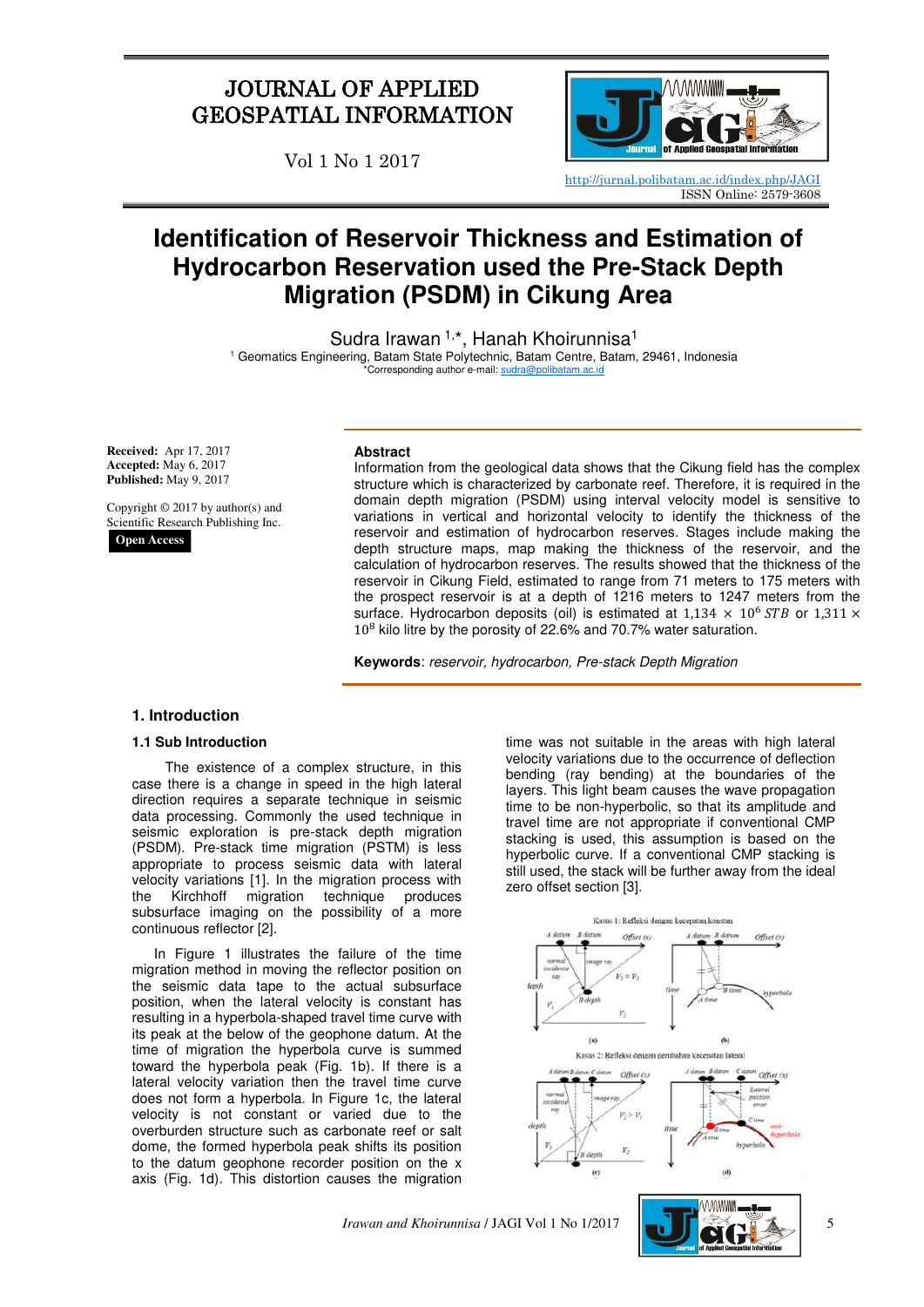**Fig 1**. (a) The reflection occurring at a medium with a constant lateral velocity, (b) the travel time curve of figure (a) with its peak just beneath the receiving geophone (datum B), (c) the reflection occurring in the medium with lateral velocity changes, (D) any errors in peak position time that are no longer directly under the receiving geophone.

Determination of velocity model in depth domain can use tomographic inversion of normal wave incident kinematic incident point from CRS process, then migration to depth domain [4]. The results of the CRS stack method can be useful as an initial data source to determine the potential of existing natural resources beneath the surface [5]. According to the seismic cross section with complex geology and / or the presence of large lateral velocity variations present in the seismic data of a migratory time stack of an area can be overcome by making accurate speed models.

According to [7] the determination of petrophysical parameters using the logging method is performed to obtain the subsurface geological data quickly and accurately. Distribution of petro-physical parameters is used to find the areas that indicate good hydrocarbon accumulation. The resulting maps are porosity maps, permeability maps, and water saturation maps [8]. According to [9] hydrocarbon reserves can be calculated by volumetric methods using physical quantities and Net to gross obtained from petro-physical analyzes as well as seismic interpretations to obtain the area of hydrocarbons. The parameters are used to calculate the hydrocarbon reserves using the original oil in place (OOIP) equation.

Information from geological data shows that in the field of Cikung have a complex structure, this is marked by the reef carbonate. In a complex structure such as this will cause a high variation of lateral velocity. The existence of lateral velocity variations caused the ray bending when crossing the boundaries of the layers so that the wave propagation time becomes not hyperbolic. The high lateral velocity variation in the Cikung field causes migration in the time domain, commonly known as PSTM, using the inaccurate RMS speed model used because it is only sensitive to vertical speed variations only. Therefore, migration is required in the depth domain (PSDM) by using interval speed models that are sensitive to vertical or horizontal velocity variations. PSDM results can be used to identify reservoir thickness and hydrocarbon reserve estimates.

## **2. The Research method**

#### **2.1 Creating the top MMC and bottom MMC depth structure map**

Initial stage to create the isopach map (thickness in depth domain) is picking on layer or formation that allegedly as reservoir. In this study, the estimated layer as reservoir is Mid Main

Carbonates (MMC). The MMC layer consists of two parts of the top MMC (top) which is at a depth of 916 meters and MMC bottom (bottom) which is at a depth of 1219 meters. Picking is done on each layer so that obtained two picking result that is picking MMC top and picking MMC bottom (Figure 2). Each of these picking is then gridded so as to produce a map of the top MMC depth structure and map of the MMC bottom depth structure. The next process is editing the two maps, which include the process: filtering, smoothing, and extrapolating. The final stage, both maps are made in the form of 3D models using 3D model builder. Figure 3 shows a map of the depth structure of the top MMC layer and bottom MMC that has been created 3D model.



**Figure 2.** The results of the top MMC picking horizon (green) and the bottom MMC (blue) on the last section of PSDM.



**Figure 3.** The depth structure map of top and bottom MMC has been resulting of picking horizon of the PSDM section by the contour interval as well as 10.

## **2.2 Creating of the reservoir thickness map**

The final result of the picking and gridding process of the upper and lower formation of the MMC layer is the map of the 3D model depth structure of the top MMC model and the bottom MMC, as an input to create a reservoir thickness map known as the isopach map, which is then contoured. The

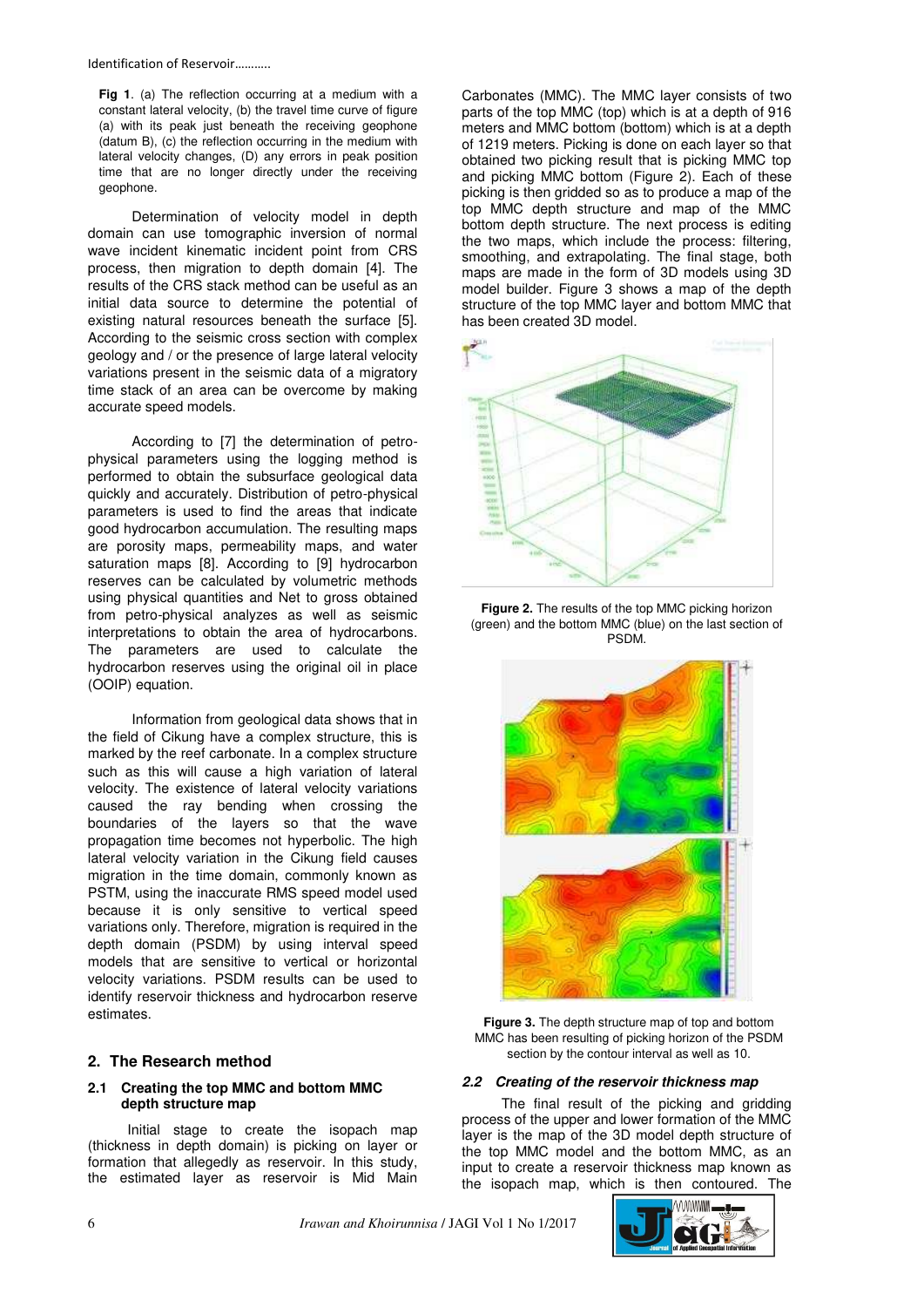isopach map is the distribution of reservoir thickness in the depth domain (units of meters or feet) (Figure 6).

#### **2.3 Calculating the reserve Hydrocarbon**

The initial stage in determining the hydrocarbon reserves is to calculate the physical properties (petrophysics) of the identified reservoir such as porosity, water saturation, shale volume, and bulk volume of the reservoir. Log data that has been "pasted" with depth map will be the basis in this calculation, the log data is log density, log resistivity, log gamma ray (GR), and log neutron. The well that becomes the benchmark is the well of 1 because it is contained in the reservoir area that is suspected to contain hydrocarbons.

## **2.3.1 Calculating the porosity value of Neutron**  Density  $(\phi_D)$

The neutron density porosity has been calculated by calculating the density log and the neutron log. It has been known that the rock matrix density as well as  $\rho_{ma} = 2, 71$ , the rock bulk density as well as  $\rho_b = 2,6715, \rho_f = 1,1$  (using the salt mud) and  $\phi_N = 0,479$ , so the porosity value could be:

$$
\phi_D = \frac{\rho_{ma} - \rho_b}{\rho_{ma} - \rho_f} = \frac{2,71 - 2,6715}{2,71 - 1,1} = 0,0239
$$
(1)  

$$
\phi_{DN} = \sqrt{\frac{\phi_D^2 + \phi_N^2}{2}} = \sqrt{\frac{(0,0239)^2 + (0,479)^2}{2}}
$$

$$
= 0,339
$$
(2)

So the reservoir porosity as well as 33.9 %, could be categorized by very well.

#### **2.3.2** Calculating the volume shale  $(V_{\text{sh}})$

The value of gamma ray log as well as  $GR_{log} = 35, GR_{min} = 26, GR_{max} = 53$ , so it is obtained that:

$$
\phi_D = \frac{GR_{log} - GR_{min}}{GR_{max} - GR_{min}} = \frac{35 - 26}{53 - 26} = \frac{9}{27} = 0.333
$$
 (3)

Therefore, the reservoir volume shale as well as 33,33%.

#### **2.3.3 Calculating the porosity effectiveness ()**

According to the calculation result, the neutron density porosity has been obtained by  $\phi_{\text{nw}} =$ 3.339 and that volume as well as  $V_{\rm sh} = 0.48$ , therefore the effective porosity value as follows as the below:

$$
\phi = \phi_D \times (1 - V_{sh})
$$

$$
\phi = 0.339 \times (1 - 0.333)
$$

$$
\phi = 0.226\tag{4}
$$

Therefore the effective porosity or reservoir porosity has the value as 22.6%.

## **2.3.4 Calculating the water saturation value**   $(S_w)$

The value of  $a = 1$  on limestone,  $\phi = \phi_{DN} =$ 0, 339, and  $m = 2$  on limestone, therefore by applied all of the parameter to the Asquith equation, can be obtained:

$$
F = \frac{a}{\phi^m} = \frac{1}{(0.339)^2} = 8.702\tag{5}
$$

According to the log data and the value of  $R_t = 1.7$ , so:

$$
R_W = \frac{R_t}{2F} = \frac{2.7}{8.702} = 0.0975\tag{6}
$$

Therefore the water saturation value was:

$$
S_W = \sqrt{\frac{F \times R_W}{R_t}} = \sqrt{\frac{8,702 \times 0,0975}{1,7}} = 0,706\tag{7}
$$

Therefore the reservoir water saturation value which was suspected contained by hydrocarbon as well as 70.6%.

#### 2.3.5 Calculating Bulk Volume  $(V<sub>h</sub>)$

Determination of the wide in contour area can be done manually by using millimeter paper, in Figure 4. According to the manual calculation can be obtained:

$$
A_n = 80 \text{ kotak } x \, 0.0625 \, \text{cm}^2 = 5.000 \, \text{cm}^2 \, \text{(in)}
$$
\nmap

 $= 945.178,40 m<sup>2</sup> = 233.558$  acre (actual wide)

 $A_{n+1} = 31$  kotak x 0,0625 cm<sup>2</sup> = 1,938 cm<sup>2</sup> (in map)

 $= 366.256,63 m<sup>2</sup> = 90,503$  acre (actual wide)

Therefore, the ratio between the bottom wide area and top wide area of isopach map is:

$$
Rasio = \frac{A_{n+1}}{A_n} = \frac{366.256,63 \ m^2}{945.178,40 \ m^2} = 0.388
$$
 (8)

Which is the ratio value as well as 0.388, so the calculation of volume bulk use the approach of pyramidal method, it is caused by  $\frac{A_{n+1}}{A_n}$  < 0,5. Since the value of  $h = 5$  meter = 16,405 feet

$$
V_b = \frac{h}{3} \left[ A_n + A_{n+1} + \sqrt{A_n A_{n+1}} \right]
$$
(9)

$$
V_b = \frac{16,405}{3} \left[ 233,558 + 90,503 + \sqrt{233,558 \times 90,503} \right]
$$
(10)

 $V_b = 2.567,104$  acre. ft

So, the reservoir volume which was contained by hydrocarbon as well as  $2.567,104$  acre. ft.



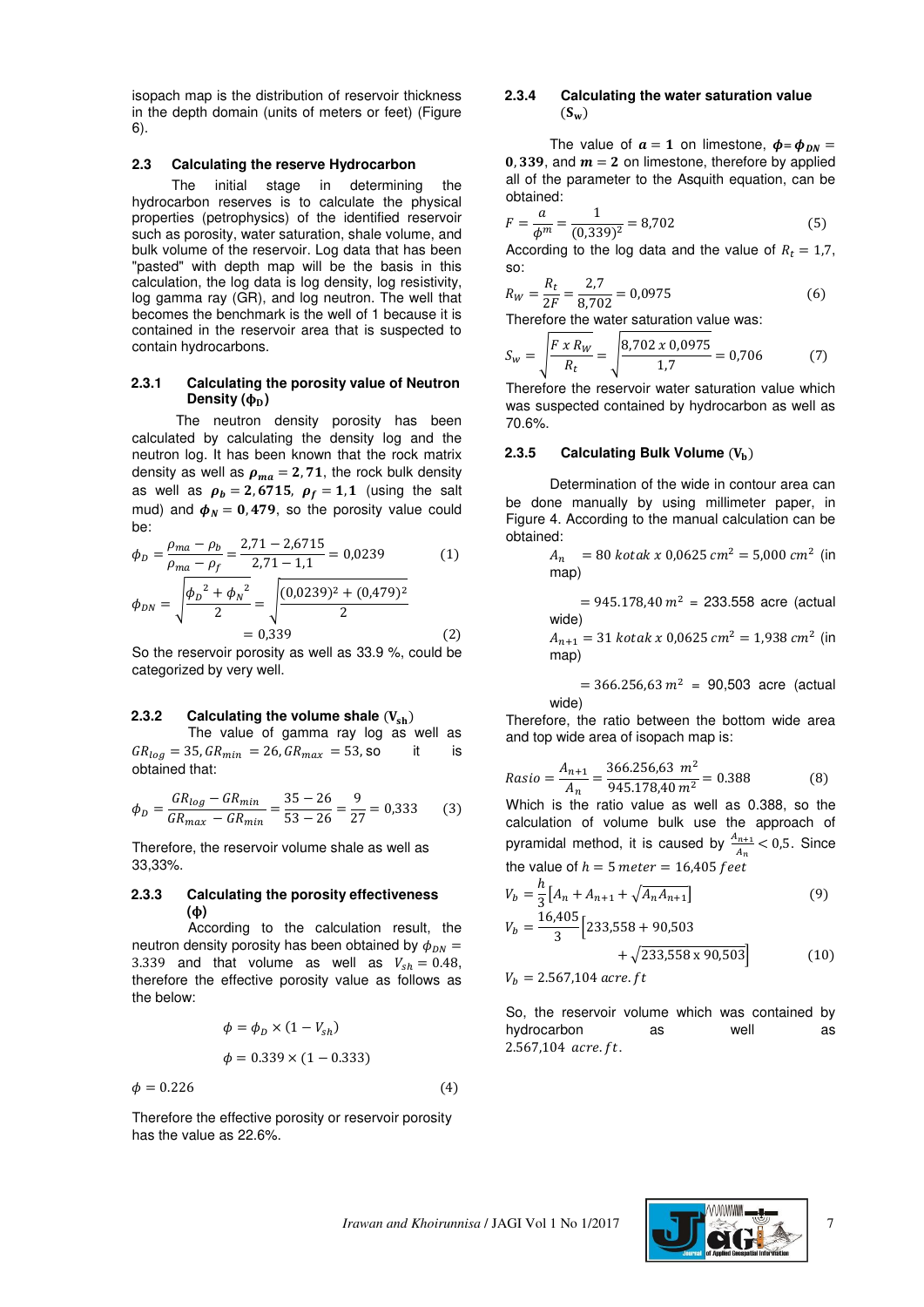

**Figure 4** creating the grid to calculate the wide of reservoir contour area to the isopach map by 1 box indicate the value as well as 0.0625 cm<sup>2</sup> (map) or 11.814,73 m<sup>2</sup> in actual.

#### **2.3.6 Perhitungan cadangan dengan metode volumetric**

Perhitungan cadangan menggunakan metode volumetric IOIP, jika diketahui  $V_b = 2.567, 104$  acre. ft,  $\phi = 0.226$ , dan  $S_w =$  $0, 706,$  maka:

$$
IOIP = \frac{V_b x \phi x (1 - S_w)}{Boi} x 7758
$$
 (11)

$$
=\frac{2.567,104 \, \text{acre. ft} \times 0,226 \times (1-0,706)}{1,163} \times 7758 \, (12)
$$

$$
IOIP = 1.133.938,787 STB
$$
  
\n
$$
\approx 1,134 \times 10^6 STB
$$
\n
$$
IOIP = 1,311 \times 10^8 \text{ kilo liter}
$$
\n(13)

So, the estimation of the hydrocarbon alternative in the Cikung field as well as  $4.633 \times 10^6$  STB.

## **3 Results and Discussion**

## **3.1 The analyze of the Reservoir Thickness Distribution in the Cikung Field**

The thickness of the reservoir is estimated from the isopach map, which is the result of the iso grid between the upper depth structure map and the bottom depth structure map of the bottom depth structure map of the Mid Main Carbonates layer and the bottom depth structure map. The reservoir thickness map in this study is included in the gross isopach map, it means that the reservoir thickness is not hydrocarbon but also contains water and gas.



**Figure 6.** Gross isopach map, the result of iso grid on the depth structure map of the top MMC layer and the bottom of MMC layer.

Based on the scale on the map (Figure 6) can be estimated the reservoir thickness ranges from 71 meters to 175 meters. Red indicates that the reservoir thickness is about 71 meters to 104 meters, the yellow color indicates a thickness of about 105 meters to 124 meters, the green color indicates a thickness of about 125 meters to 156 meters, and the blue indicates the thickness of the reservoir in the West Java Basin SBI field around 157 Meters to 175 meters. Based on the appearance of contours on the isopach map, the reservoir portion which is suspected to contain hydrocarbons is the designated red arrow. This can be seen from the contours and closures of the contours that resemble such a hydrocarbon container. Other evidence is the existence of wells 1, well 2, and well 3 contained in the suspected area as reservoir containing hydrocarbon (oil) which has a thickness of about 150.9 meters and the depth between 1216 meters to 1247 meters.

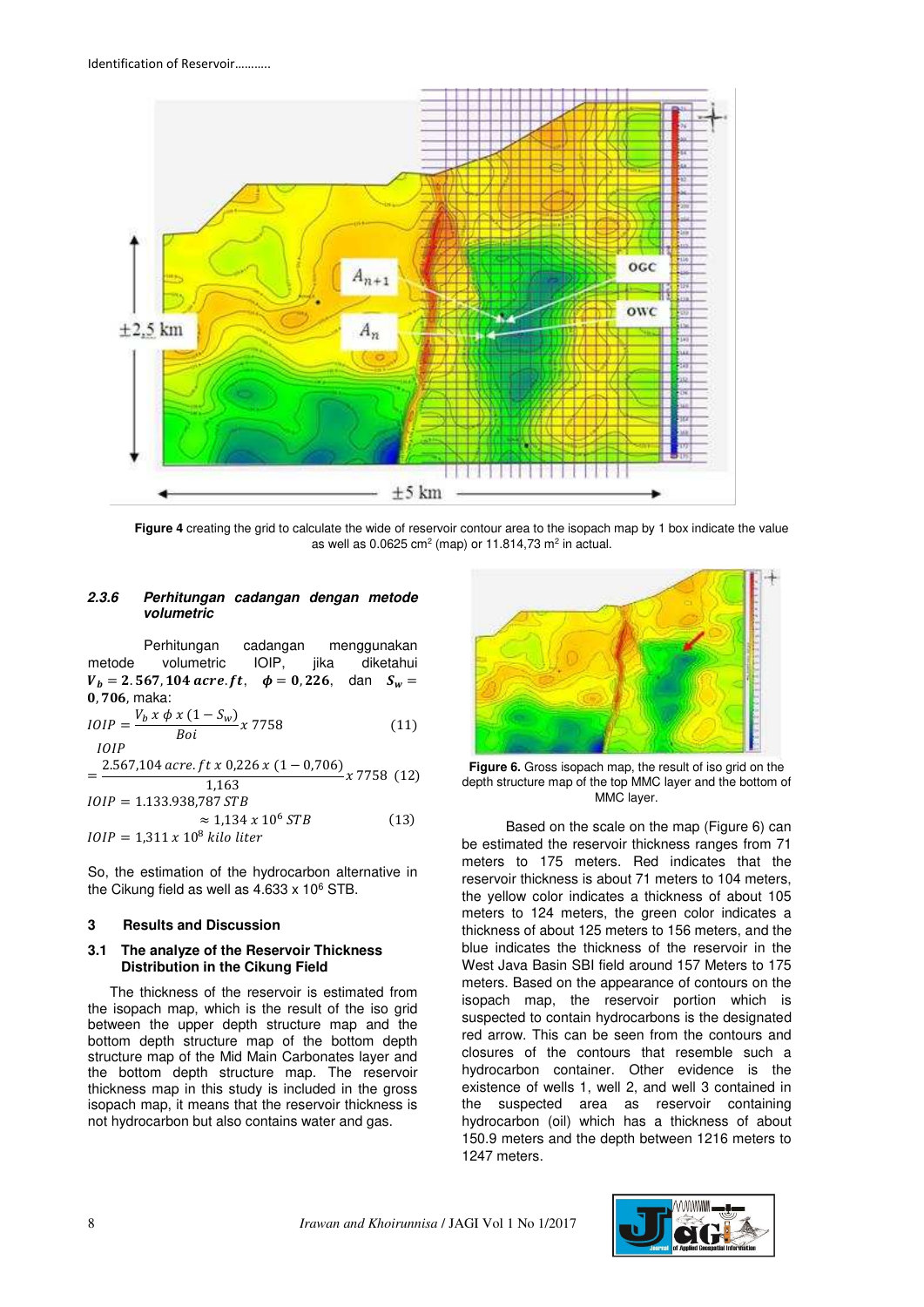Geologically, the suspected reservoir of this hydrocarbon lies in a layer beneath a carbonate reef that acts as a hydrocarbon trap. The carbonate reservoir as in the study area is represented by a reef or bioherm which is a hydrocarbon trap because it is able to block oil out of the reservoir rock.

#### **3.2 The analyze of the Hydrocarbon reservation and the Estimation of new prospect area**

Based on calculations that have been done, it was obtained the porosity value by 22.6% and water saturation of 70.7%. When comparing the porosity value with the porosity criterion made by Koesoemadinata [10], the porosity value generated in the North Sumatera Basin SBI field has very good criteria, meaning that the reservoir rock in the form of carbonate (limestone) has the ability to store liquid (Hydrocarbons) very well.

Large reserves of hydrocarbons in the field of West Java Basin SBI of 1.134 x 106 STB or about 1.311 x 108 kilo liters. This hydrocarbon reserve is pure hydrocarbon, it means that it contains only oil, because in calculations it has been separated between water and oil (OWC) and between oil and gas (OGC). This separation is based on closure contours and log data, ie the correlation between gamma ray logs, log resistivity, log density, neutron logs, and sonic logs.

The new drilling points were suspected containing the hydrocarbons are estimated from the top MMC maps, as shown in Figure 7. The well of A, B, C, and D are suspected to be new prospect areas containing hydrocarbons (oils). The reason for selecting the prospect area is seen from the shape and closure of the contour, i.e. A, B, C, and D areas are anticlines which are hydrocarbon traps, but the condition of the area can be accumulated oil is the contour should be closed because the contours are closed indicating the area has a structure Prospect reservoir. In addition, the hydrocarbons in the main reservoir migrate. The migration here means secondary migration, ie the movement of fluids from the reservoir rock to the new accumulation site. Differences in the mass of oil and water types are a source of energy in secondary migration so that the "clump" of oil will always find a higher ground, meaning oil rises upward looking for the shallower place like a new prospect area. The new prospect area is shallower than the surrounding area that has a depth between 787 meters to 997 meters from the surface, while the main reservoir has a depth between 1216 meters to 1247 meters from the surface.



**Figure 7.** the new prospect area map that was suspected containing by the hydrocarbon is showed by the wells of A, B, C, and D (blue box).

The oil will find in a higher ground if the upward pressure that occurs can reduce the capillary pressure (pressure that prevents the oil from moving up due to the continuous oil droplet difference). The presence of a triggering action such as an earthquake allows the formation of a clump of dispersed oil droplets. The clump moves upward (towards A, B, C, and D) following the slope of the reservoir rock insulation, and the oil drops in its path will be attracted and make the blob grow larger and accelerate its movement and eventually accumulate in the new prospect area. When this oil does not come from the main reservoir, meanwhile it is out of the main rock (primary migration) in the form of "micelle" (colloid or solution), a mechanism that can remove oil into oil drops as a separate phase. In this case it could be due to a salty water containing electrolyte in it that acts to make the colloids become unstable so that eventually formed drops of oil.

## **4 Conclusion and Suggestion**

Migration in the depth domain (PSDM) can present true geological models, it was proven by smoother reflector saturation, reduced pull-up effect, and has a high resolution that can be used to identify reservoir thickness and estimate hydrocarbon reserves. The thickness of the reservoir in Cikung Field is estimated to range from 71 meters to 175 meters with the prospect reservoir at a depth between 1216 meters to 1247 meters from the surface. The hydrocarbon reserves (oil) are estimated at kilo liter with a porosity value of 22.6% and water saturation of 70.7%.

## **Acknowledgements**

The authors would like to thank the Batam State Polytechnic, especially the Geomatics Engineering Program which has facilitated my research and the JPSE Editorial Team who are willing to give suggestions in the preparation of this article.

#### **References**

[1] Bradford, John H., and D. S. Sawyer. "Depth characterization of shallow aquifers with seismic reflection, Part II-Prestack depth migration and field examples." Geophysics 67, no. 1 (2002): 98-109.